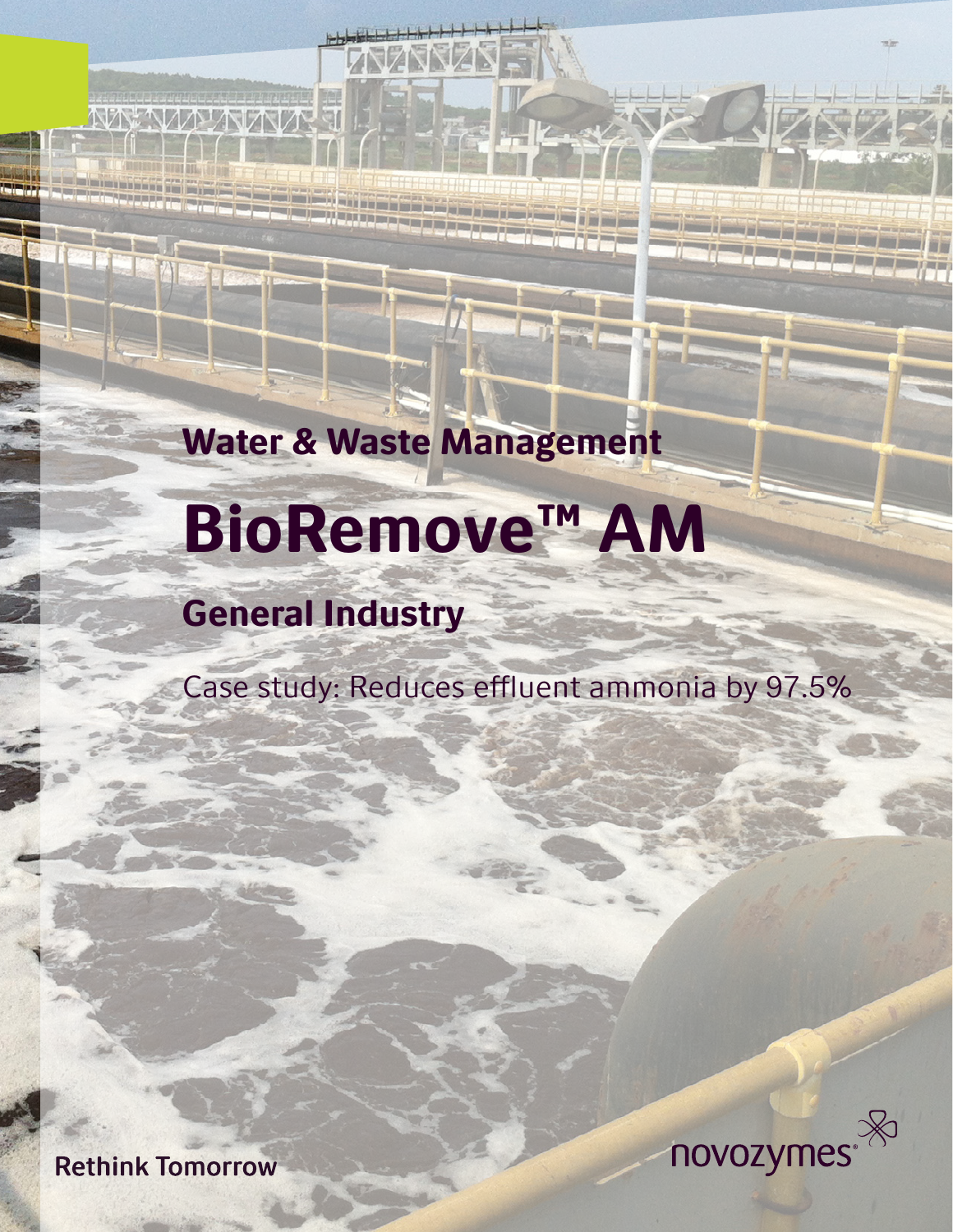The application of BioRemove™ AM to an activated sludge plant brought the facility into compliance to meet effluent quality standards.

## **Benefits**

- Improved plant efficiency by reducing effluent ammonia by 97.5%
- Simplified operations by providing an easy to use solution

## Background

A chemical plant operates a 7,600 m3/d (2.0 MGD) activated sludge plant designed for nitrogen removal. The influent ammonia (NH4-N) concentration of the plant ranges from 200-800 ppm. Effluent organic removal and a 30 day sludge age normally support a healthy nitrifying bacterial population. Nitrate (NO3-N) removal occurs anoxically in a basin where the return sludge and a portion of the mixed liquor circulate.

Following a plant upset, effluent NH4-N levels surpassed 400 ppm causing acute non-compliance with the discharge permit. Novozymes was contacted to determine if

Effluent ammonia (NH4-N) and nitrate (NO3-N)

seeding with BioRemove<sup>™</sup> AM could reestablish nitrification.

## Application

A recommendation to seed the aeration basin with Novozymes nitrifiers and raise the basin pH and alkalinity with caustic soda was implemented. Although the basin pH was not responsible for the loss of nitrification, a low basin pH of 6.1-6.5 could have hindered the recovery process. At that pH, it was evident that the alkalinity may not have been sufficient to prevent a nitrate-induced reduction in pH that occurs when nitrification is established. Since nitrification requires a theoretical 7.14 ppm of alkalinity per ppm of NH4-N oxidized to NO3-N, a re-start could easily drop the pH to below 6.0 and completely inhibit a full recovery.

#### Results

BioRemove™ AM was added to the aeration basin over a ten day period, in addition to raising the mixed liquor pH to 7.7. During this period, the effluent NH4-N decreased by 97.5%, from 397 to 10 ppm.



ammonia ( $NH<sub>4</sub>$ -N) and



#### **Rethink Tomorrow**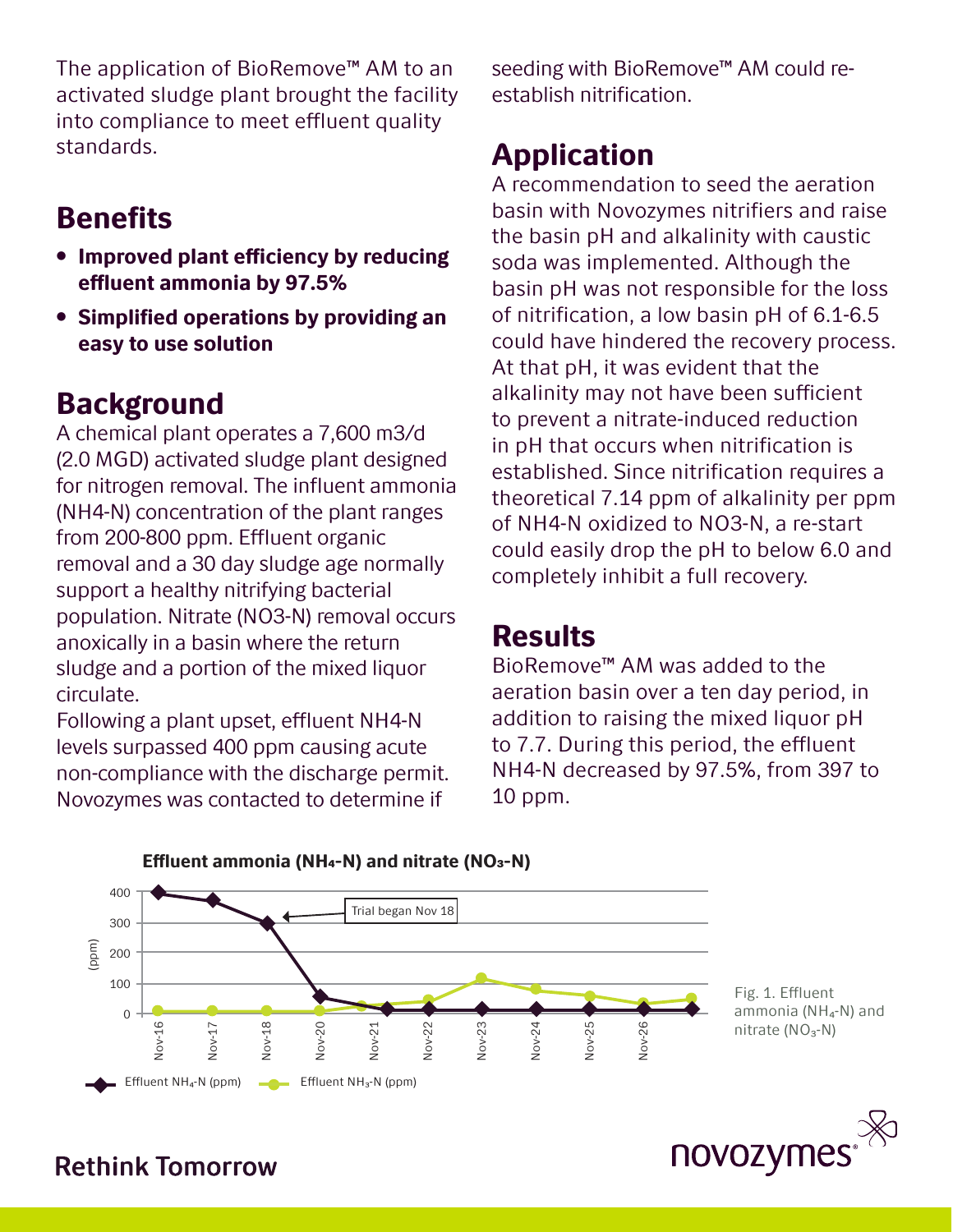At the same time, effluent NO3-N increased from 0 to a peak of 135 ppm, then back down to 101 ppm as the denitrification rate responded to increased NO3-N production. The mixed liquor pH was gradually allowed to drop to the 6.5-7.0 range that had historically supported nitrification, thereby eliminating the need for continuous caustic addition.

#### Conclusion

Novozymes' biological program was easy to implement and provided significant benefits over other alternatives. BioRemove™ AM resulted in:

- Lower operating costs
- Improved plant efficiency
- Simplified operations





**Rethink Tomorrow**